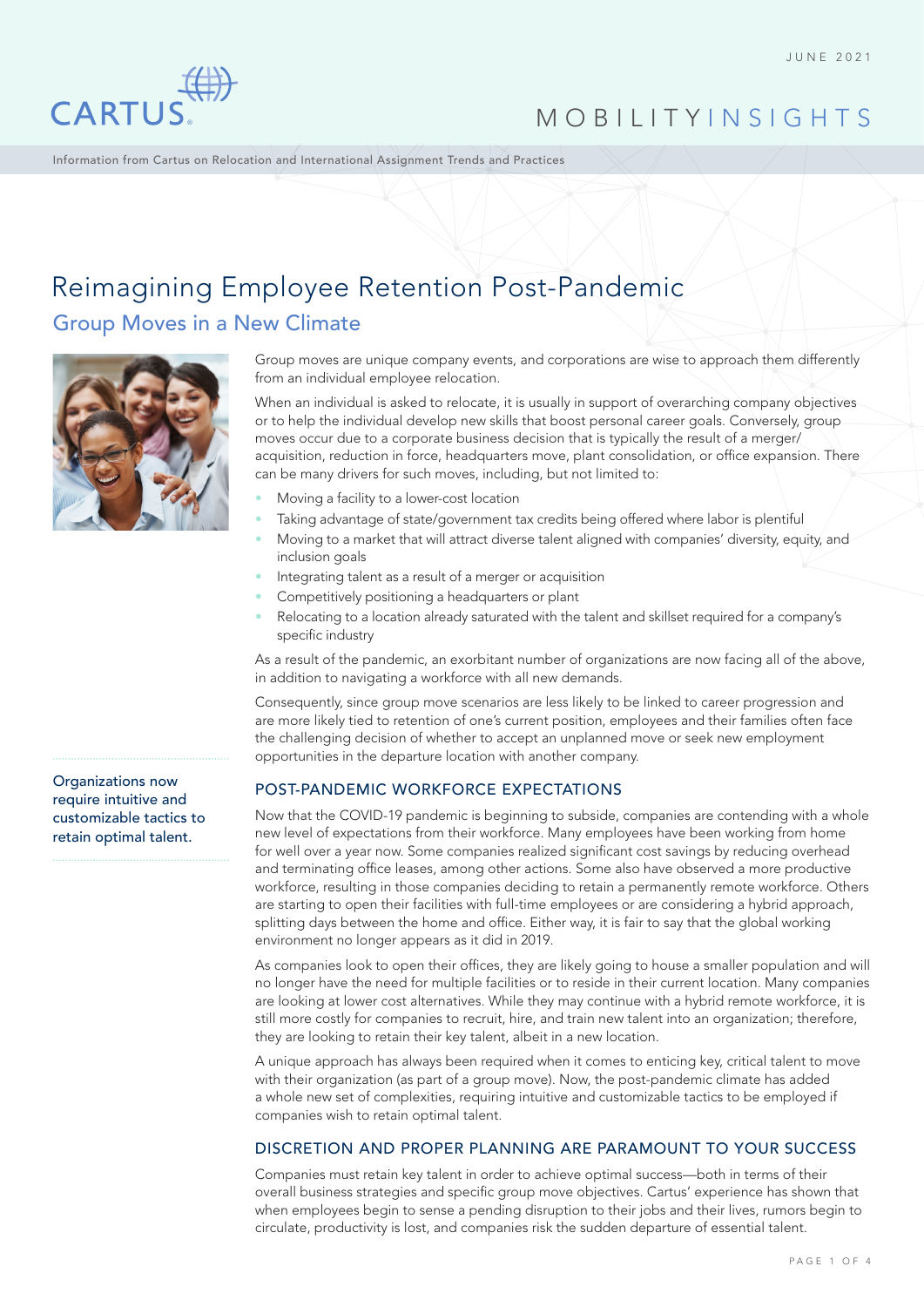

## MOBILITY INSIGHTS



Corporations should approach group moves differently from an individual employee relocation.

In general, organizations will assess their talent pre-announcement and identify individuals who are deemed critical to the success of the transition. With the advent of remote work and its popularity, organizations need to take a more thoughtful, measured approach when evaluating their workforce by considering those considered critical on-site employees versus others who can continue remote work or via a hybrid approach. Therefore, once the announcement is communicated, HR leaders and businesses will be prepared to have individual conversations with their employees and be able to exhibit the forethought that went into the move decision by recognizing the changing needs of the employee population.

Due to the sensitive and confidential nature of a group move during the early planning phase, relocation managers are often unaware that a move of this magnitude is pending, since critical decisions are still being made at the top. That is why it is typical for the corporate decision makers—commonly C-suite executives—to enlist "site-selection professionals" to compile statistical data for various location options and guide corporations in negotiating tax and other incentives for the chosen destination. Corporations are also encouraged to enlist relocation group move experts during the location decision-making phase who are equipped and have the experience to educate the company on the "dos" and "don'ts" of managing a group move. Due to the sensitivity of a group move, none of these outside experts should be brought into the fold without a fully-executed non-disclosure agreement.

As mentioned, it can be detrimental to the business if word of the move leaks to employees prematurely, before the company has established a plan and crafted the proper communications. Therefore, group move project expertise is critical to creating a customized, comprehensive strategy.

Goals and objectives must be clearly understood by all parties involved in order to properly construct a program plan. For instance:

- Clearly stating the rationale for the move
- Considering the corporate culture and how will it inform employees' attitudes
- Determining the projected "go live" date in the new location
- Identifying who and how many employees will be impacted

In addition, the group move expert should determine how the organization measures its success factors. This can include:

- Retention
- **Attrition**
- Retention post-move
- User experience
- Cost efficiencies

With this data in hand, the group move expert will formulate a project plan, beginning with a go live/destination start date and working backwards, filling in each key milestone in the timeline.

### TIMING AND COMMUNICATION IMPACT SUCCESS FACTORS

A formal communication strategy is paramount to the success of the group move. It begins with the format and delivery methodology and is followed by key messages the company must relay in order to gain understanding, acceptance, and participation from its employees.

In addition to the move announcement, the company should map out the sequence of events, provide an outlet for Q&A, and be prepared to begin activities immediately. This communication format and the activities to follow will provide employees and families with a framework and a comfort level that the company is putting its employees first.

In partnership with its group move relocation partner, the company will provide employees with a clear, concise, and ongoing communication roadmap, which will commence with the move announcement and may continue for up to six months following the final move. This approach can lessen anxiety, increase trust in the organization, and help to maintain an acceptable level of productivity during the entire group move. It can also decrease—perhaps even eliminate—the loss of critical employees.

Companies can never over-communicate!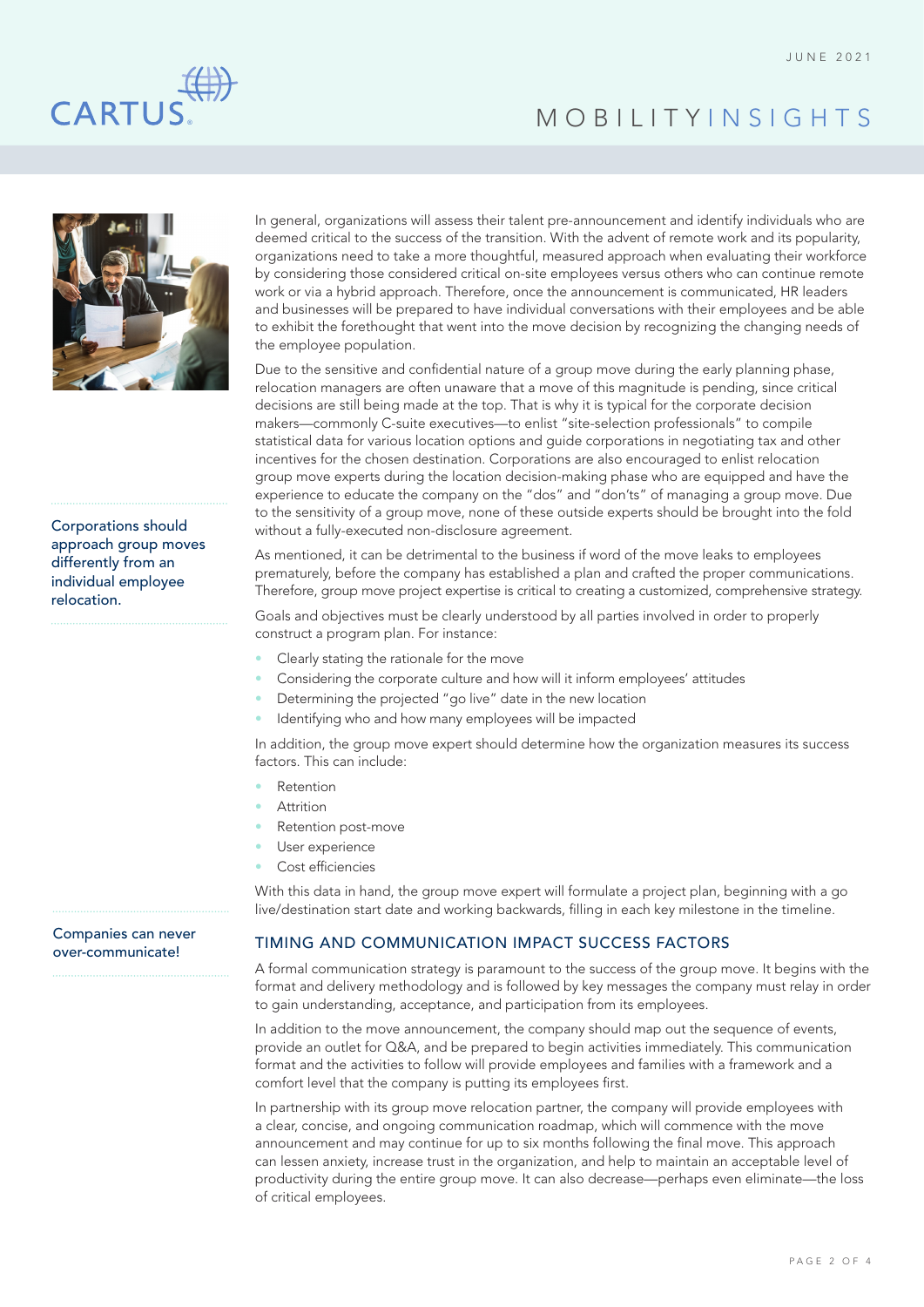((#)



## MOBILITY INSIGHTS



#### CARTUS GROUP MOVE CONSULTING: STRATEGIC PLANNING FOR SUCCESS



Direct replacement costs can reach as high as 50% to 60% of an employee's annual salary, with total costs associated with turnover ranging from 90% to 200% of annual salary.1

## CUSTOMIZED EMPLOYEE SUPPORT: KEY TO A SUCCESSFUL TRANSITION

Depending on the employee level or specific skill set, studies show that it is far more cost effective to retain and relocate key talent than it is to recruit, hire, and train new talent in the destination location.

For example, research cited by the Society for Human Resource Management (SHRM) suggests that "direct replacement costs can reach as high as 50% to 60% of an employee's annual salary, with total costs associated with turnover ranging from 90% to 200% of annual salary."

To that end, once the impacted population has been identified, the company must learn about their employees' current circumstances and understand what benefits and assistance each individual employee will need in order to accept the relocation.

Unlike an individual relocation, in a group move, the company must proactively learn about the personal lives of employees and their families in order to offer the appropriate support to help them overcome roadblocks to moving. In many situations, families may have lived in one location all of their lives. Spouses may need to find new employment, and children will be uprooted from their schools. Families may be caregivers to an elderly parent, or children may have special needs.

In this new post-pandemic world, attitudes are changing, and companies are allowing a more flexible, redistributed workforce. So the challenge to corporations and the risks of losing key, critical talent is nearly unsurmountable. In preparation for these anticipated challenges, Cartus has been developing and actively implementing solutions that are unique to each company and its population. In lieu of sourcing alternative employment, customizable and agile solutions are required now more than ever to ensure critical talent is being heard and offered the flexibility they seek.

While flexibility has been at the forefront of conversations for years, more and more companies are doing away with traditional programs and are adopting a more flexible approach across their entire mobile population. The relocation policy itself can address some of that; for instance, companies can offer a set of core benefits accompanied by flexible options, so each employee can choose benefits that are specific to their own unique family needs. This has been proven to go a long way toward employee satisfaction and retention. This approach helps each employee feel that their organization is truly interested in their personal needs and successful transition to a new location.